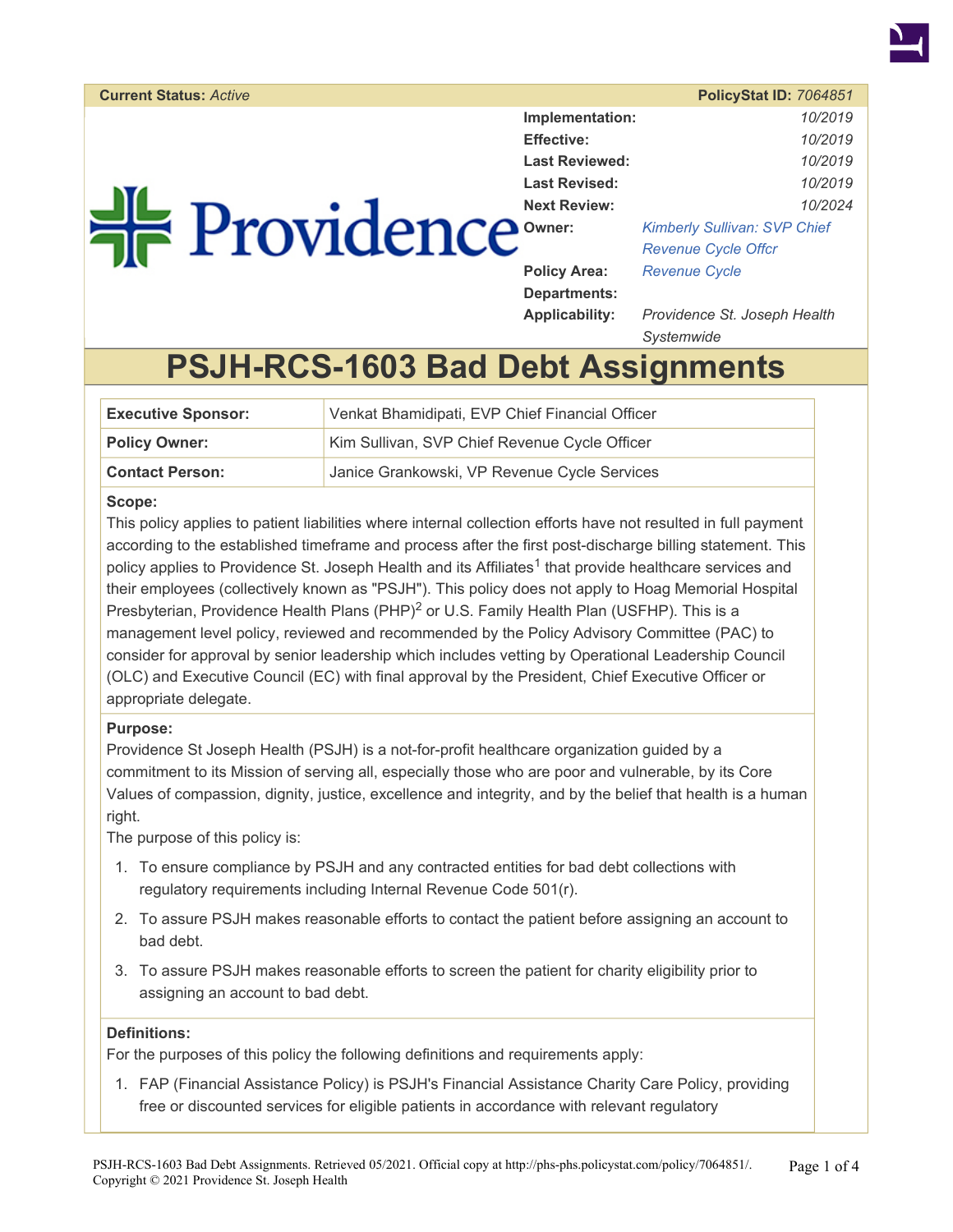requirements.

- 2. Extraordinary Collection Action (ECA's) are defined as those actions requiring a legal or judicial process, involve selling a debt to another party or reporting adverse information to credit agencies or bureaus. The actions that require legal or judicial process for this purpose include a lien; foreclosure on real property; attachment or seizure of a bank account or other personal property; commencement of a civil action against an individual; actions that cause an individual's arrest; actions that cause an individual to be subject to body attachment; and wage garnishment.
- 3. Plain Language Summary is a written statement to communicate that PSJH offers financial assistance under the FAP for inpatient and outpatient hospital services and contains the information required to be included in such a statement under the FAP.
- 4. Escalated patient complaint is a scenario in which a patient is dissatisfied with the resolution and/ or handling of their account(s) and requests to have someone at a higher level of authority resolve the complaint.

#### **Policy:**

To ensure the best possible experience relating to collection efforts for patient liabilities, PSJH has developed this policy to facilitate consistent and quality approaches for bad debt assignments. This policy shall be interpreted in a manner consistent with Internal Revenue Code 501(r), as amended. In the event of a conflict between the provisions of such laws and this policy, such laws shall control. **Requirements:** 

- 1. Prior to placement of an account with a bad debt collection agency, PSJH will make reasonable efforts to inform patients, collect patient liabilities, and screen for charity eligibility in accordance with regulatory requirements and the PSJH Financial Assistance and Charity policies. This may include:
- a. Providing billing statements with a conspicuous written notice to inform patients about the availability of financial assistance, as well as a direct phone number and website address where applications, policies, plain language summaries, and translation services may be obtained including a statement that nonprofit counseling services may be available in the area.
- b. Assuring availability of a plain language summary of the financial assistance policy (FAP) with at least one (1) post-discharge communication as part of the intake or discharge process.
- c. Notifying patients in accordance with IRS 501(r) that extraordinary collection actions (ECA's) may commence but no sooner than one hundred and twenty (120) days from the first postdischarge billing statement.
- d. Screening the account for financial assistance in accordance with PSJH charity policies.
- e. Assuring bad debt collection agencies to which accounts may be assigned are compliant with 501(r) requirements.
- f. Assuring adequate encryption of Protected Health Information (PHI) for any patient information provided to a bad debt collection agency to which accounts may be assigned.
- 2. Requirements for bad debt collection agencies to which PSJH accounts are assigned:
	- a. Accounts will stay with the primary bad debt vendor until the account is deemed uncollectible or up to three hundred and sixty five (365) days from placement, whichever comes first. Accounts deemed uncollectible will be returned on a monthly basis, not to exceed 365 days. Accounts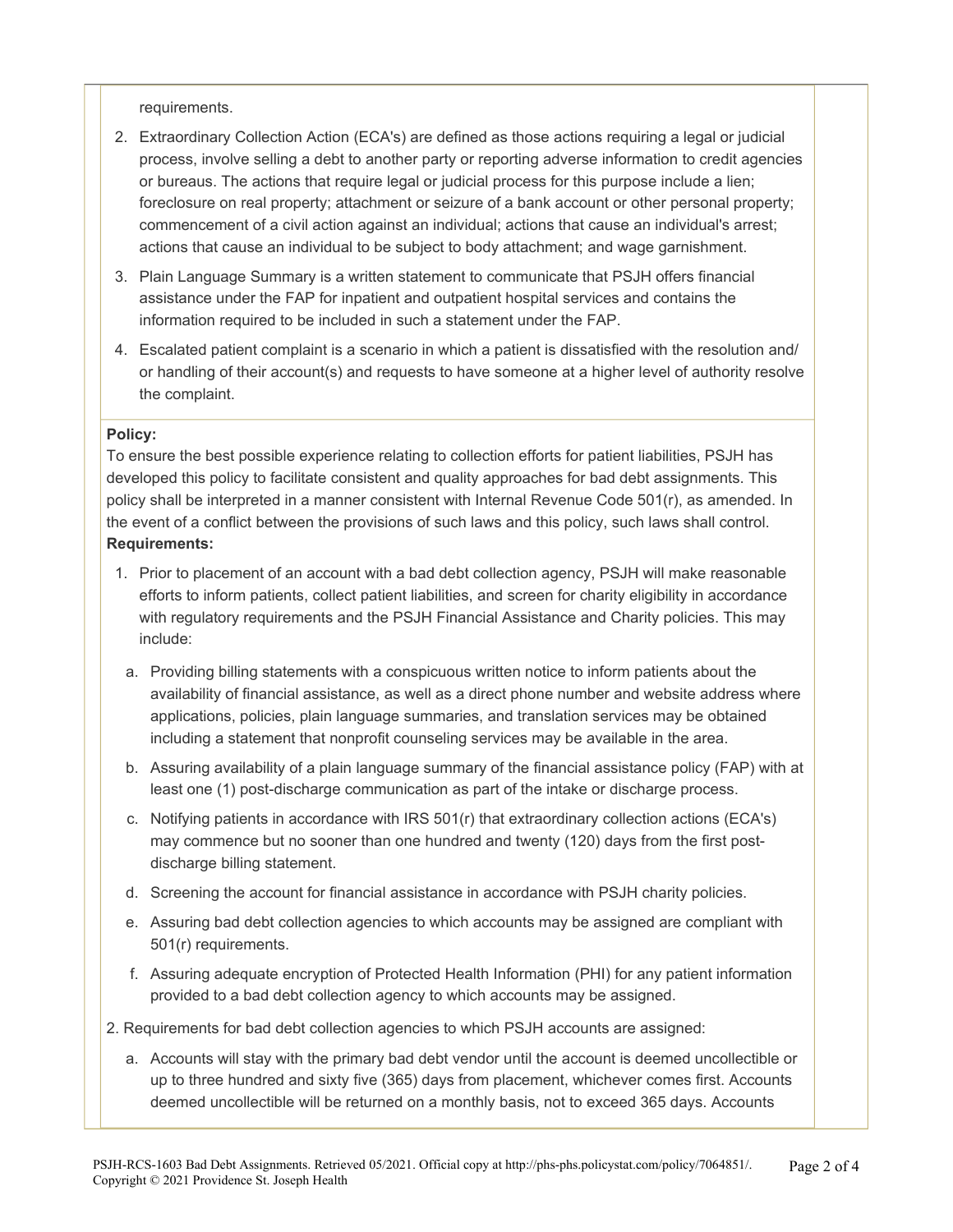over 365 days, which are on a payment plan or in litigation, may remain with the agency until resolution. PSJH may choose to at any time recall and place returned accounts with a secondary or tertiary bad debt placement agency.

- b. The collection agency must follow all appropriate regulations including the Fair Debt Collection Practices Act, (FDCPA)<sup>1</sup>, the Telephone Consumer Protection Act (TCPA) 501(r) and any other applicable state or federal regulations. Requests for suit must be approved in writing by appropriate senior leadership. Specifically regarding state and federal regulations, the agency:
	- 1. Must also ensure that no ECA's are taken until reasonable efforts have been made to determine if the patients are FAP-eligible.
	- 2. Must limit the ECA's it uses for PSJH accounts to those PSJH allows (those we notify our patients of) by listing them out.
	- 3. Must suspend collection efforts if notified by PSJH that the patient submitted a FAP application after the assignment, and thereafter follow PSJH instructions regarding the account.
	- 4. Must report any patient escalated complaints received on PSJH account to PSJH.
	- 5. Must not re-assign the account to another agency without PSJH's express approval.
- c. Where the bad debt collection agency identifies that the patient has filed bankruptcy there is required notification back to PSJH.
- d. Bad debt will not be sold to third parties or any sale of bad debt to third parties will be pursuant to a written agreement containing the four conditions identified in  $501(r)(6)$ .

#### **References:**

*Internal Revenue Code Section 501(r); 26 C.F.R. 1.501(r) (1) – 1.501(r) (7) 42 C.F.R. 482.55*  47 U.S.C. §227 (TCPA) *PROV-FIN-519 Discounts for Health Services PROV-FIN-520 Medicare Bad Debts PSJH-MISS-100 Charity Care-Financial Assistance Operational charity policies* 

#### **Attachments:**

None

#### **[Applicability](https://s3.amazonaws.com/systemintegrityeducation/Applicability+List+for+Medicare+Hospital+CoPs.pdf)**

[<sup>1</sup>] For purposes of this policy, "Affiliates" is defined as any entity that is wholly owned or controlled by Providence St. Joseph Health (PSJH), Providence Health & Services, St. Joseph Health System, Western HealthConnect, Covenant Health Network, Inc., or is jointly owned or controlled by PSJH or its Affiliates and bears the Providence, Swedish Health Services, Swedish Edmonds, St. Joseph Health, Covenant Health Network, Covenant Health, Kadlec Regional Medical Center, or PacMed Clinics name (includes Medical Groups, Hospice, Home Health, etc.).

[<sup>2</sup>] For purposes of this policy, "Health Plan" is defined as Providence Health Plan, Providence Plan Partners, Providence Health Assurance, Ayin Health Solutions, Inc, and Performance Health Technologies, Ltd.